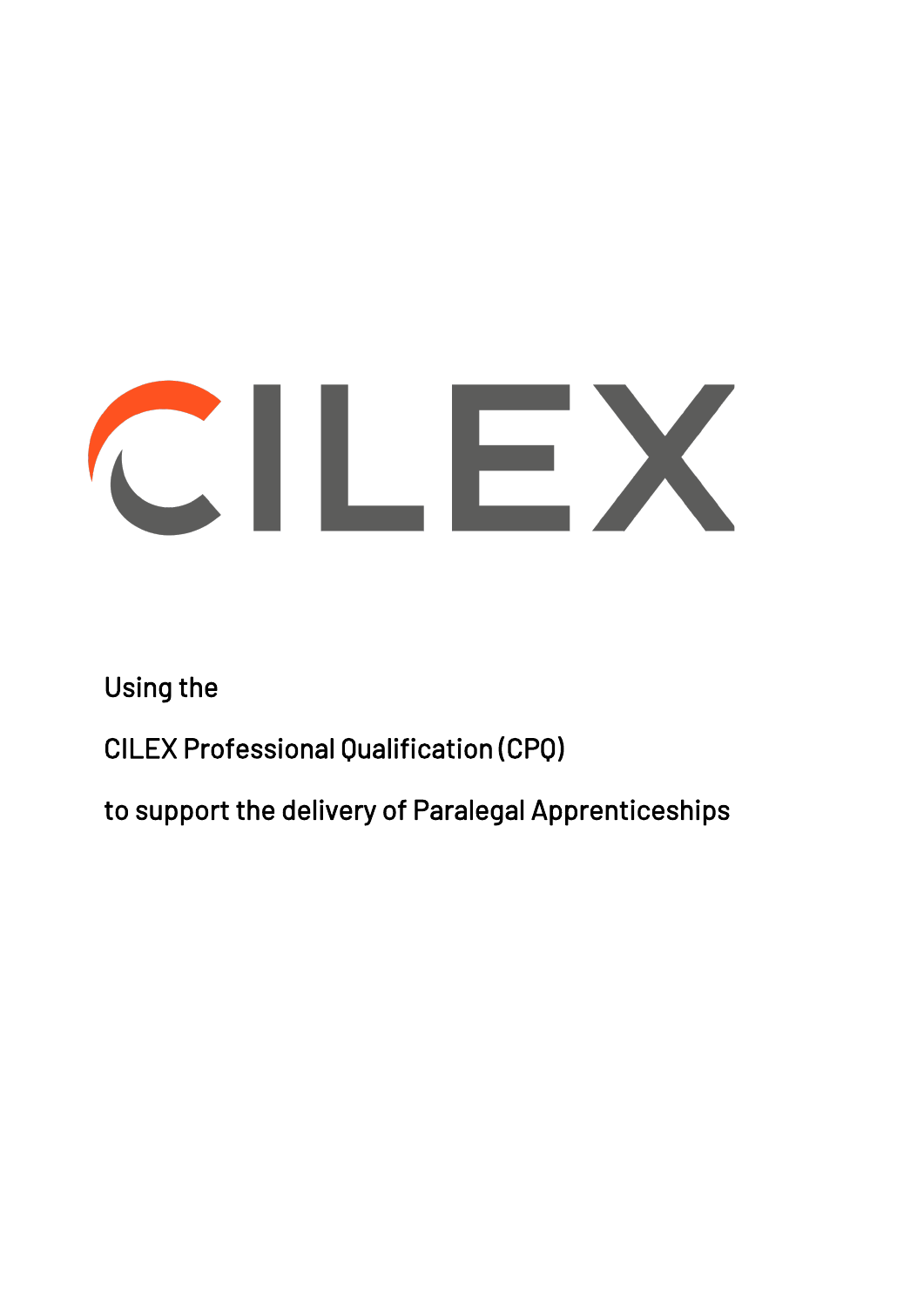CILEX is the only Independent End-Point Assessment Organisation (EPAO) approved by the Education and Skills Funding Agency (ESFA) to deliver EPA for the Paralegal and Chartered Legal Executive apprenticeships.

As your EPAO, CILEX will not only design, develop and deliver quality robust assessments, which fit with the specific needs of the legal sector, but can also support your training and delivery of the On-Programme learning.

This guide outlines how the new CILEX Professional Qualification (CPQ) can be used to delivery On-Programme learning to meet the requirements of apprenticeships.

# Meeting the Paralegal apprenticeship standard

The Paralegal apprenticeship standard does not mandate any specific on-programme learning. However, many training providers have used the CILEX Level 3 Certificate in in Law and Practice to deliver the necessary training.

Since May 2021 new learners may no longer register for Level 3 Certificate exams. However, CILEX has created a series of Support Packages consisting of materials taken from the CILEX Professional Qualification (CPQ) that you may choose to use with your new Paralegal Apprentices. Use of these packages by Apprentices is not mandatory, and Apprentices are not obliged to sit CPQ assessments. However, any that they do sit will create exemptions if they transition to CPQ.

### What packages are available?

There is a package to support each of the most popular Paralegal Apprenticeship pathways. Each one consists of the appropriate law and practice modules taken from CPQ Foundation and Advanced stages, plus the *Ethics and Professional Responsibility* 1 e-learning module.

The packages available are:

- Dispute Resolution/civil litigation
- Property and Conveyancing
- Criminal Law and Litigation
- Wills, Probate and Private client
- Family Law and Practice
- Employment law and practice

# How much does each package cost?

Each Support Package costs £600. The packages include access to an e-bookshelf with learning materials to support each module, the Ethics and Professional Responsibility e-learning module, as well as the right to sit a CPQ assessment if that is desired. The packages may be purchased by the provider out of the apprenticeship levy. Please see below for how this will be put into action.

# How does your Apprentice access the packages available?

If you choose to use the Support Packages with your Paralegal Apprentices, you need to direct them to the CILEX website. At this point they will need to

- $\triangleright$  Enrol as a CILEX member
- $\triangleright$  Identify themselves as a Paralegal Apprentice
- $\triangleright$  Select the support package relevant to their chosen pathway

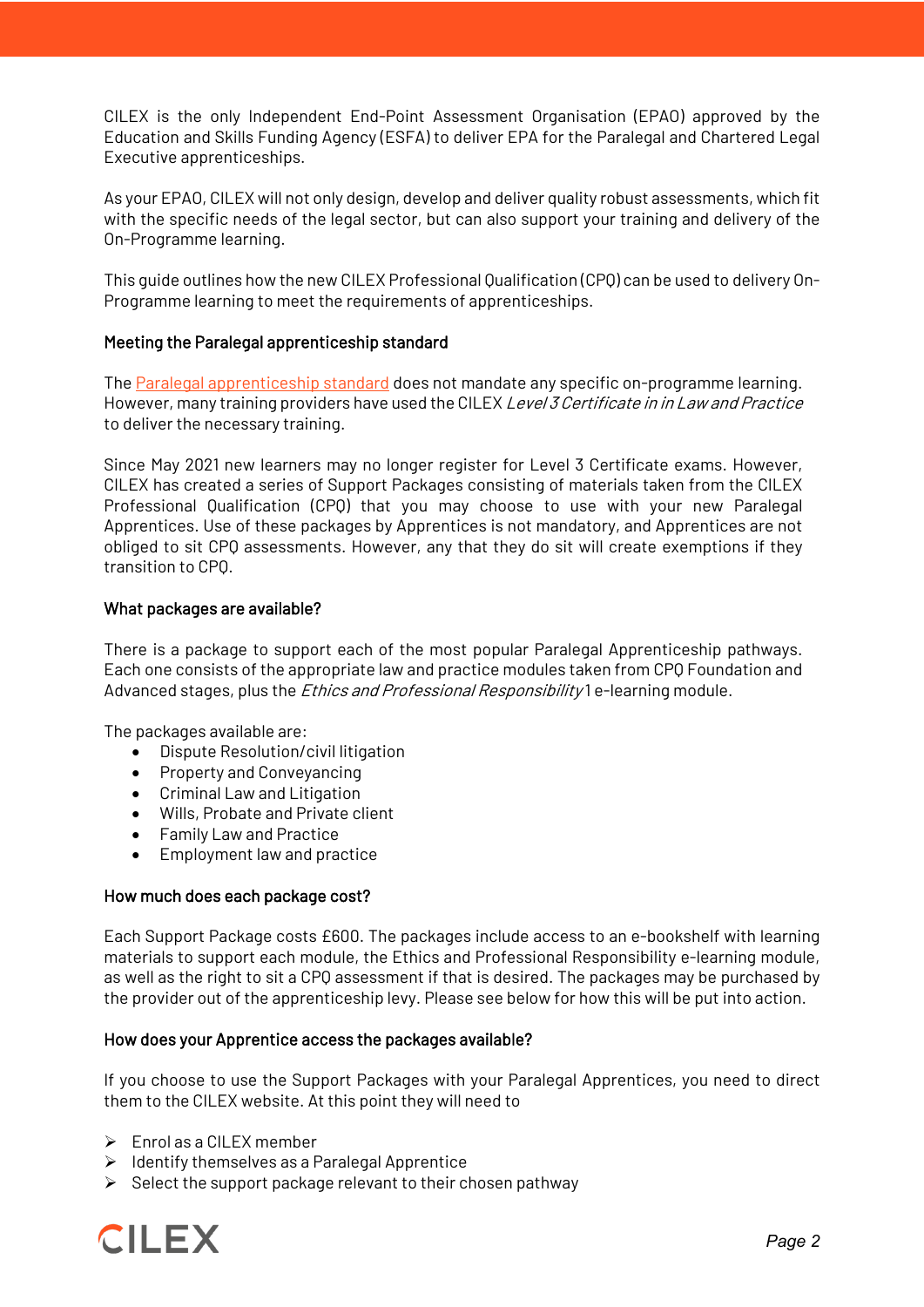- $\triangleright$  Select "Organisation Pays" as payment option
- $\triangleright$  Complete the details of their training provider

At this point, you will be invoiced by CILEX.

### Can Paralegal Apprentices complete CPQ after finishing their apprenticeship?

The paralegal EPA will entitle Apprentices to certain exemptions from CPQ Foundation stage exams. Some may wish to complete the remaining modules in the CPQ Foundation stage and achieve CILEX Paralegal membership status.

The Foundation stage modules are:

| <b>Foundation stage module</b>                 | EPA exemption granted |
|------------------------------------------------|-----------------------|
| F1 Legal Systems                               | Exemption             |
| F2 The Law of Tort                             |                       |
| F3 Contract Law                                |                       |
| F4 Introduction to Property and Private Client |                       |
| F5/F6 Professional and Legal skills.           | Exemption             |
| Ethics and Professional Responsibility 1       | Exemption             |

Subject pathway exemptions available are as follows:

| Paralegal Apprenticeship Pathway | <b>CPO Foundation exemptions</b>            |
|----------------------------------|---------------------------------------------|
| Contract Law/Civil Litigation    | Contract Law                                |
| Tort/Civil Litigation            | Law of Tort                                 |
| Property                         | Introduction to Property and Private Client |
| Family                           | None                                        |
| <b>Private Client</b>            | None                                        |
| Employment                       | None                                        |
| Criminal                         | None                                        |

We have created Bridging Products, consisting of bundles of outstanding modules, to make this transition clearer for your Paralegal apprentices who have completed their programme.

Apprentices transitioning to CPQ and progressing to CPQ Advanced stage will also be exempt from the Advanced stage module assessment if they have passed the exam as part of their Paralegal Apprenticeship package.

# Progressing to the Chartered Legal Executive Apprenticeship

Paralegal Apprentices may also progress on to a Chartered Legal Executive Apprenticeship using the CPQ. These products will be available to purchase from 2022. Like the Paralegal Apprenticeship products available, the CLE products will also cover the most popular practice areas and will meet the requirements of the current CLE apprenticeship standard.